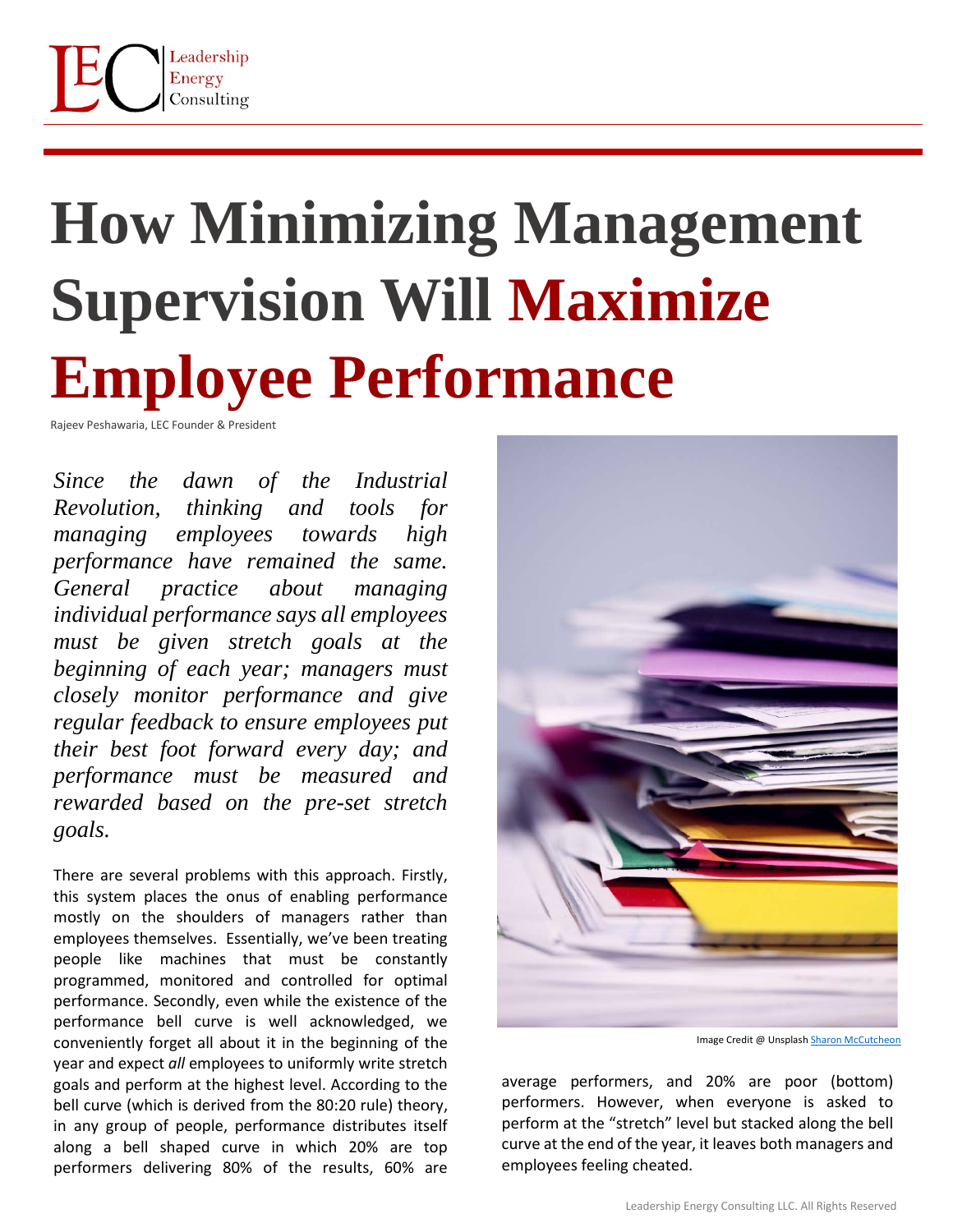In today's reality where the very nature of work has been democratized, it is time to turn this logic upside down. What if, instead of stretch goals, employees were given goals that only specify the minimum level of performance outcomes required, and leave everything else loose or undefined? Sounds impractical, even crazy? Not really if you consider what's changing in today's workforce. To understand the tectonic shift taking place in the nature of work, consider Uber. Uber neither employs any taxi drivers nor owns any cars, yet it is one of the largest taxi companies in the world today. An Uber driver:

- Decides when he wants to work and when not. If it is his partner's birthday in the middle of the week, he has the option of not taking a customer and taking his partner out to lunch instead. He blends work-life boundaries rather than "managing" them.
- Realizes that her income depends directly on how much she drives.
- Realizes that the continuation of her contract with Uber depends largely on the customer ratings she gets after each ride. In other words, she must self-manage performance on the job.
- Has the flexibility of switching to another mobile app-based taxi company if offered a better deal.
- Knows that with technology-enabled infrastructure (internet enabled home office, Wi-Fi enabled coffee shops, 24-hour print and copy shops, reasonably rentable executive suites and overnight delivery services), he has the perfect self-employment ecosystem at his disposal allowing him to offer his services to businesses other than taxi operations. It is now possible to be an Uber driver, an Instacart shopper, a paid blogger and an Airbnb host at the same time. In other words, he has discovered the joys of being a "free-agent".

One can safely argue that all Uber drivers' earnings also follow the bell curve distribution i.e. 20% of them earn the most; the next 60% earn average revenue, and finally the bottom 20% earn the least. But we cannot determine just by looking at the numbers that the bottom 20% are poor performers. Perhaps some of the bottom 20% are not bad drivers or shirkers, maybe they just want to drive enough to balance their budgets and pursue other interests for the rest of the time. Maybe they are students who want to drive only on weekends, or perhaps they are young mothers who only want to drive while their kids are at school.

Image Credit @ Unsplash [Jessica Arends](https://unsplash.com/photos/UzPbvwqvKNE)<br>Leadership Energy Consulting LLC. All Rights Reserved If free agents can have so much flexibility, why can't full-time employees? More importantly, can companies even afford to treat full time employees in the same manner as before in this brave new free world? Is it (or was it ever in the past) possible to expect all employees to work at the highest level? This brings me back to the question: What if, instead of setting SMART and stretch goals for all employees, we set minimum goals to keep the job, and leave the rest to employees. Those who want to do more in order to earn more and get promoted, let them decide and show their commitment and leadership energy. And those that don't want to go the extra mile, allow them to do the minimum (or at least less than the maximum) so that they can blend their work-life the way they see fit. In this case, the consequences should be very clear – you reap what you sow, just